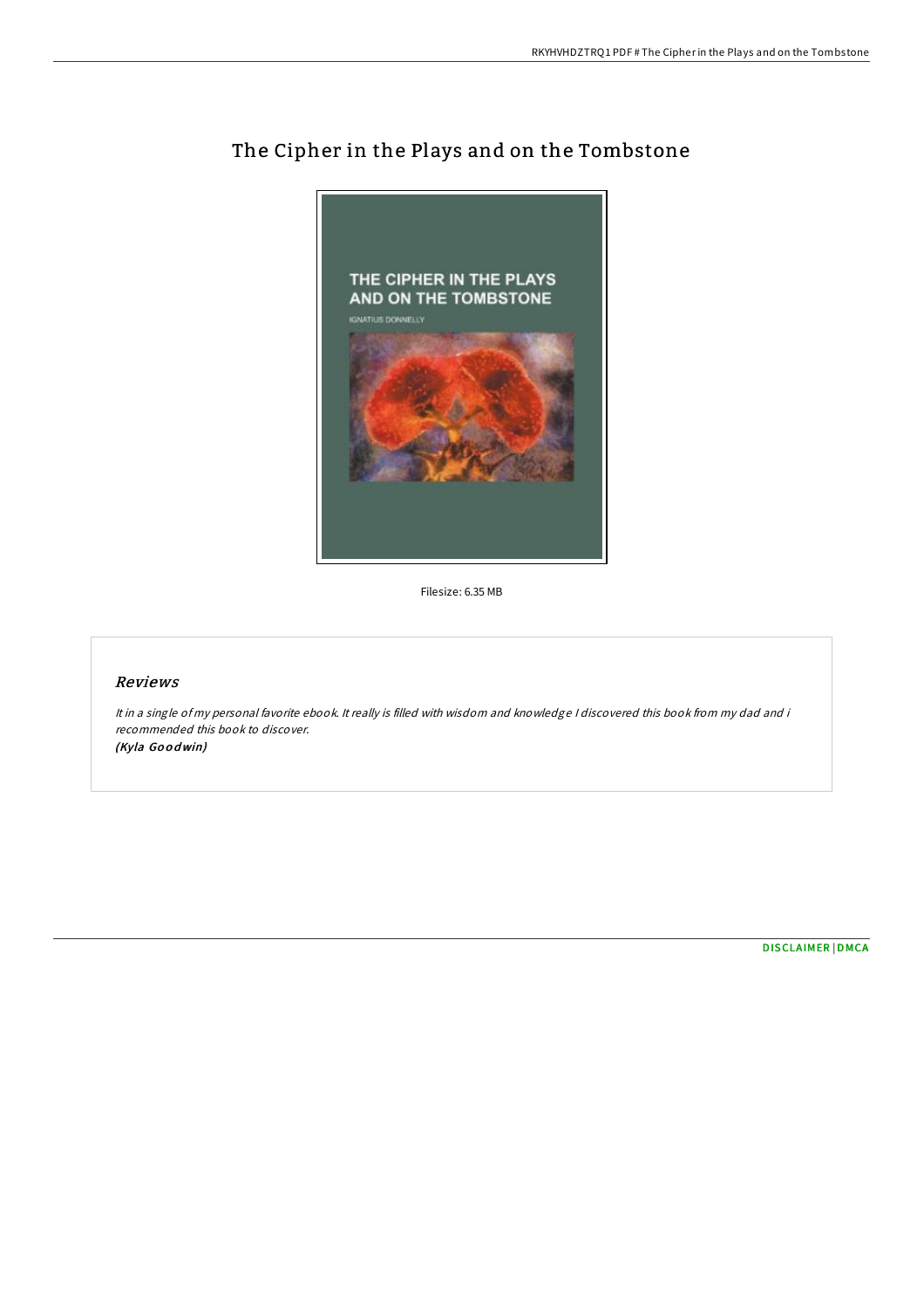# THE CIPHER IN THE PLAYS AND ON THE TOMBSTONE



To get The Cipher in the Plays and on the Tombstone PDF, you should click the web link under and download the document or gain access to additional information which are related to THE CIPHER IN THE PLAYS AND ON THE TOMBSTONE ebook.

RareBooksClub. Paperback. Book Condition: New. This item is printed on demand. Paperback. 82 pages. Dimensions: 9.7in. x 7.4in. x 0.2in.This historic book may have numerous typos and missing text. Purchasers can download a free scanned copy of the original book (without typos) from the publisher. Not indexed. Not illustrated. 1899 Excerpt: . . . words on column two of page 76, below the 1st subdivision, ending with the word wived. Above that word there are 456 words. Add 456 to 510 and we have 967; add 167 and we have 1134; carry this through page 72, which contains 1083 words, and we have 51 left, and the 51st word, carried down the preceding column (2, 71), is deaths. And this gives us: I would rather die a thousand deaths. Death is a common word in the plays; but deaths is quite rare. It occurs but four other times in 1st Henry IV. , and only once in 2d Henry IV. The last 753 word, going up the columns, was from 753 minus 192. The next therefore will be from 753 plus 192945. From the last 945 we deducted 29916. Now we add it, making 974. We deduct 1, 76 (448) and we have 526 left; and carrying it up the next column (2, 76) it brings us to the 79th word, --then. Then was used in that day for than. See 21st line, 1, 76, --(Folio 1623): More then that being which was like to be. (Is there any sense to this Does it grow out of the necessities of the cipher) We return to 257. The last time we added 253 to it; now we deduct it and we have 4 left. Add to this 955, the number of words on page 75, less the clew-word, and it gives...

 $\mathbb{R}$ Read The Cipher in the Plays and on the Tombstone [Online](http://almighty24.tech/the-cipher-in-the-plays-and-on-the-tombstone.html) B Do wnload PDF The [Ciphe](http://almighty24.tech/the-cipher-in-the-plays-and-on-the-tombstone.html)r in the Plays and on the Tombstone